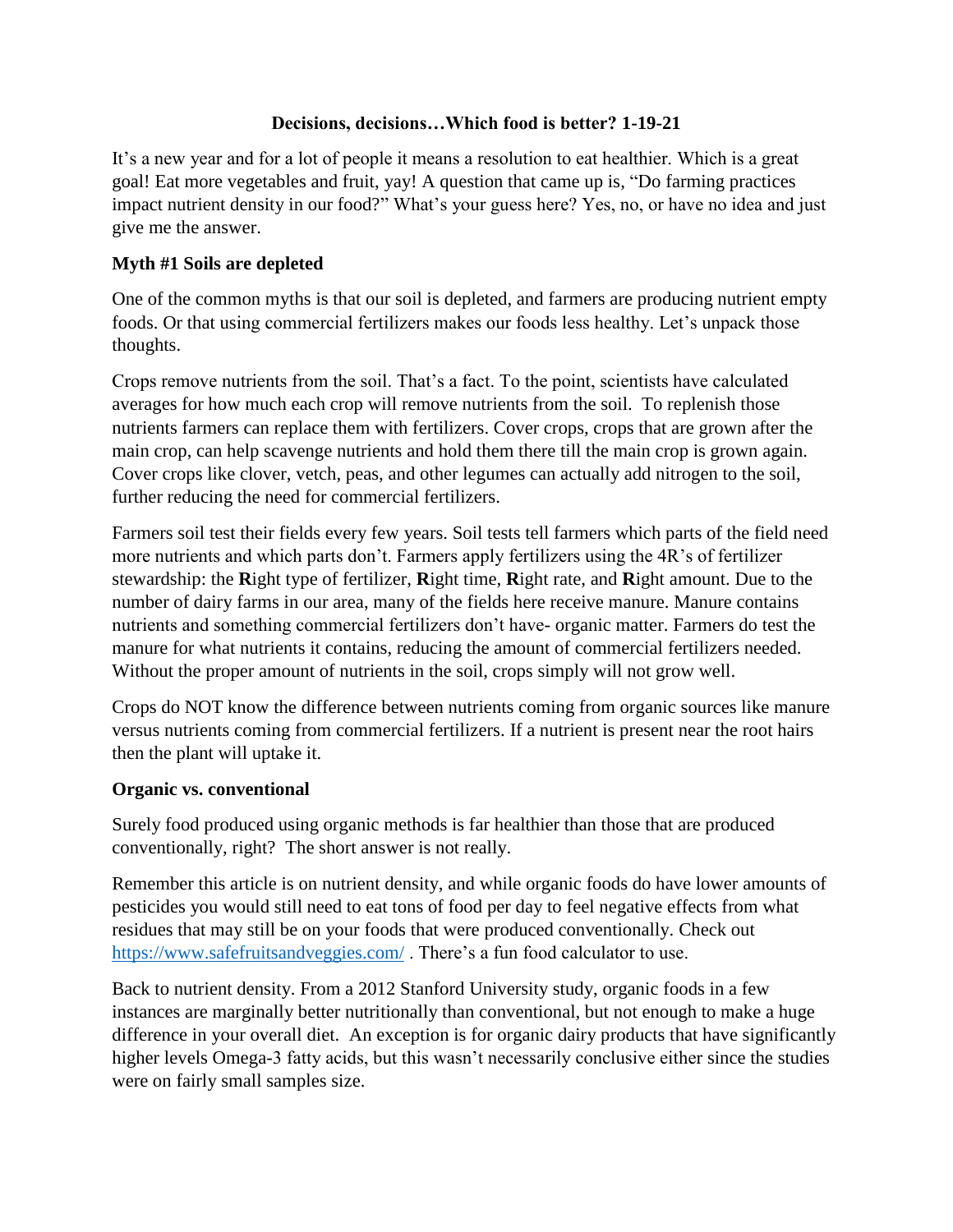## **What about livestock feed practices?**

Which one is better for you? Grain finished or grass finished beef? Most beef is raised on forages regardless of how they are finished. Forages are grasses, legumes (think clover or alfalfa), and forbs (things like dandelions, wildflowers). Then cattle are brought into a feedlot 6 months before slaughter and finished on feed that is a mix of forages and grains. This gives beef its nice marbling and flavor profile. Grass finished is where animals are kept on the forages until it's ready for slaughter.

What's the nutritional difference? Grain finished is .4 grams higher in protein, .1 mg higher in zinc, .2 mg lower in iron, and is 2.3 grams higher in total fats per serving of beef. This information is supplied by the Beef Checkoff Council which represents all beef producers.

What about eggs? There is definitely a difference when it comes to what eggs look and taste like when chickens have access to the outside. The color of yolk is yellower and tastes richer. Chickens are getting more bugs in their diet aka protein, and more beta carotene from plants they are picking at. But what about nutrition? Unless the chickens are fed an Omega-3 rich diet which translates to more Omega-3s in the egg, then nutritional differences are not statistically different between eggs.

### **Veggies are wild**

In vegetables especially, there are huge differences in nutrient profiles amongst varieties. This is a known effect called nutrition dilution. Breeders of vegetables have focused for the most part on yield. The more the farm yields the more the farmer gets paid, so yield has been the main focus for plant breeders for a long time.

It's known that some varieties of vegetables aren't as nutritious. Because the plant was bred to produce more, less nutrients are expressed in the product. Plant breeders are now aware of this phenomenon and are breeding plants that both have high yield and are more nutrient packed. It's going to take time to get those varieties onto farms and to you in the grocery store, about 20 years or more.

Even with this known, nutrient density is wildly dependent on soil types, weather events, plant stress, and pest stress. There's some interesting research coming on how soil health may impact vegetable nutrition.

#### **So what should I eat?**

Dieticians recommend eating a variety of foods: fruits, vegetables, meats, grains, and fats. Eating the rainbow has been a popular mantra from dieticians for good reason- you're more likely to get all the nutrients you need from food by eating a large variety of foods, but especially fruits and vegetables.

With all this said, there *is* a difference in how things taste. Homegrown or local tomatoes in the height of their season are the best tasting tomatoes. Same with fresh sweet corn. You can't beat